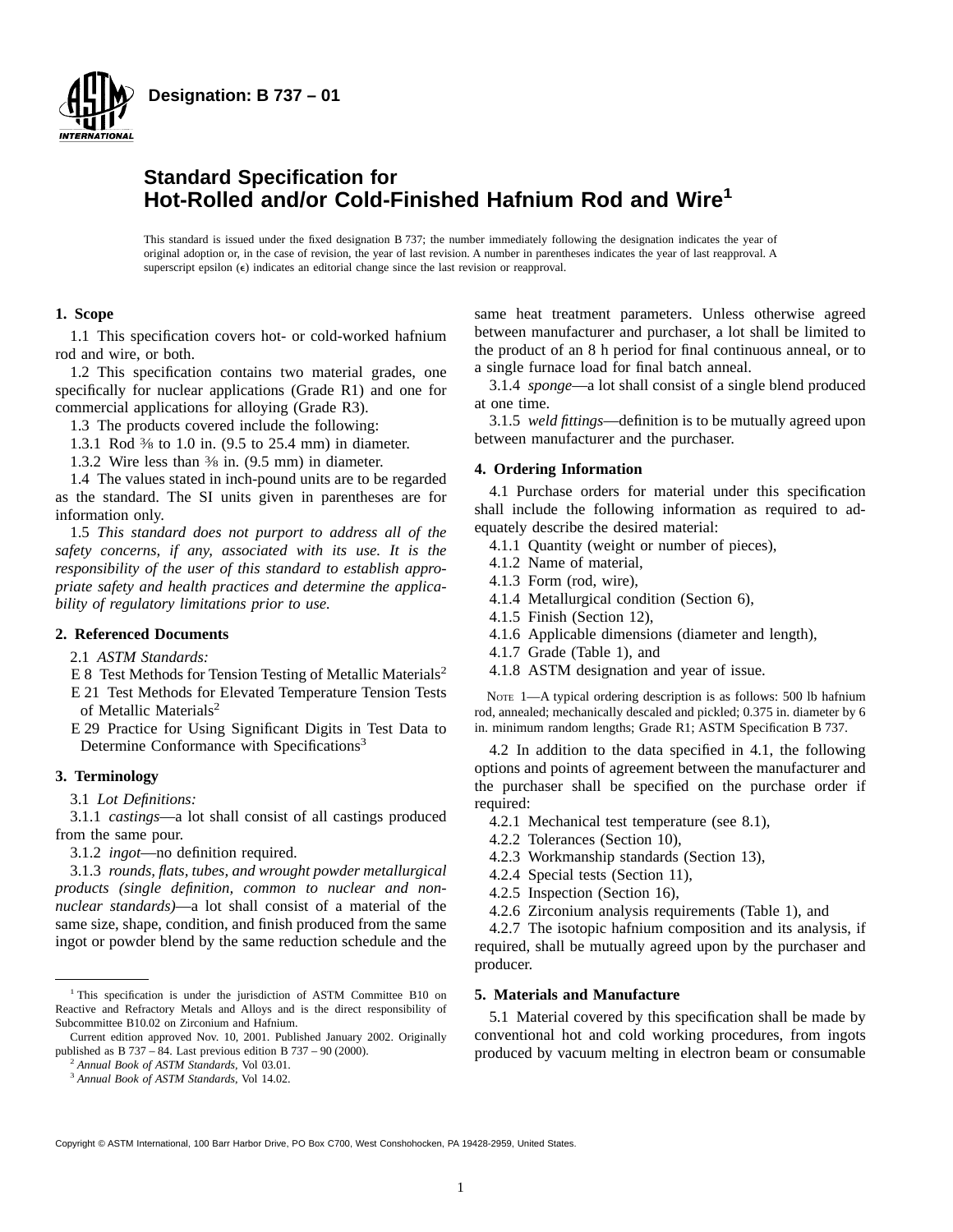**TABLE 1 Chemical Requirements**

| Composition, Weight % |               |                      |  |
|-----------------------|---------------|----------------------|--|
| Element               | Nuclear Grade | Alloying<br>Grade    |  |
|                       | Grade R1      | Grade R <sub>3</sub> |  |
| Aluminum              | 0.010         | 0.050                |  |
| Carbon                | 0.015         | 0.025                |  |
| Chromium              | 0.010         | 0.050                |  |
| Copper                | 0.010         |                      |  |
| Hydrogen              | 0.0025        | 0.0050               |  |
| Iron                  | 0.050         | 0.0750               |  |
| Molybdenum            | 0.0020        |                      |  |
| Nickel                | 0.0050        |                      |  |
| Niobium               | 0.010         |                      |  |
| Nitrogen              | 0.010         | 0.0150               |  |
| Oxygen                | 0.040         | 0.130                |  |
| Silicon               | 0.010         | 0.050                |  |
| Tantalum              | 0.020         |                      |  |
| Tin                   | 0.0050        |                      |  |
| Titanium              | 0.010         | 0.050                |  |
| Tungsten              | 0.0150        | 0.0150               |  |
| Uranium               | 0.0010        | .                    |  |
| Vanadium              | 0.0050        |                      |  |
| Zirconium             | А             | $\overline{A}$       |  |
| Hafnium               | balance       | balance              |  |

 $A$  Zirconium shall be reported. Acceptable levels shall be established by mutual agreement between purchaser and producer.

arc furnaces, or both, of a type conventionally used for reactive metals.

# **6. Metallurgical Condition**

6.1 All grades furnished under this specification shall be in the recrystallization annealed condition unless otherwise specified.

#### **7. Chemical Composition**

7.1 The material shall conform to the requirements for chemical composition as prescribed in Table 1.

7.2 The manufacturer's ingot analysis shall be considered the chemical analysis for material produced to this specification except for hydrogen and nitrogen content which shall be determined on the finished product.

7.3 Analysis shall be made using the manufacturer's standard methods. In the event of disagreement as to the chemical composition of the metal, methods of chemical analysis for reference purposes shall be determined by a mutually acceptable laboratory.

7.4 Sampling for chemical composition shall consist of samples taken at top, middle, and bottom of the ingot. Samples for hydrogen and nitrogen shall be taken as two random samples from each lot at final size.

# **8. Mechanical Properties**

8.1 Grade R1 in rod form shall conform to the requirements prescribed in Table 2 for room temperature mechanical properties. Elevated temperature properties shall be used to determine compliance only when specified in the purchase order (see Test Methods E 21).

8.2 The yield strength shall be determined by the offset (0.2 %) method as prescribed in Test Methods E 8.

8.3 The tensile properties shall be determined using a strain rate of 0.003 to 0.007 in./in.·min through the yield strength. After the yield strength has been exceeded, the cross-head speed shall be increased to approximately 0.05 in./in.·min to failure.

8.4 Requirements for mechanical properties do not apply to wire.

## **9. Corrosion Properties**

9.1 Two samples chosen at random from each lot shall be corrosion tested in water at 680°F (360°C), 2690 psi (18.5 MPa) for  $672+8-0$  h using the manufacturer's standard procedure.

9.2 *Grade R1*—Coupons shall exhibit a weight gain of not more than 10 mg/dm<sup>2</sup>.

9.3 *Grade R3*—Test for information only, if required by purchase order.

# **10. Permissible Variations in Dimensions**

10.1 Rod and wire shall conform to the dimensional requirements for the specified product as prescribed in Tables 3-5.

# **11. Special Tests**

11.1 Additional tests may be specified in the purchase order. The test method and standards shall be agreed upon in advance between manufacturer and purchaser.

#### **12. Finish**

12.1 Rods shall be furnished with one of the following surface finishes as designated in the purchase order:

12.1.1 Mechanically descaled and pickled,

12.1.2 Centerless ground and pickled, or

12.1.3 Centerless ground, pickled, and oxidized.

12.2 Wire shall be furnished with one of the following surface finishes as designated in the purchase order:

12.2.1 Conditioned and pickled, or

12.2.2 Conditioned, pickled, and oxidized.

# **13. Workmanship**

13.1 Cracks, seams, slivers, blisters, burrs, and other injurious imperfections shall not exceed standards of acceptability agreed upon by the manufacturer and the purchaser.

## **14. Number of Test and Retests**

14.1 Two random samples shall be taken from each lot.

14.2 If any sample or specimen exhibits obvious contamination, improper preparation, or flaws disqualifying it as a representative sample, it shall be discarded and a new sample or specimen substituted.

## **TABLE 2 Mechanical Properties**

| Grade | Condition | <b>Test Temperature</b>            | Tensile Strength, min<br>ksi (MPa) | Yield Strength, min<br>ksi (MPa) | Elongation in 2 in.<br>or 50 mm. min. % |
|-------|-----------|------------------------------------|------------------------------------|----------------------------------|-----------------------------------------|
|       | annealed  |                                    | 58 (400)                           | 22 (151)                         | nn<br>∠∠                                |
|       | annealed  | $600^{\circ}$ F (316 $^{\circ}$ C) | 25 (172)                           | 11 (83)                          | 32                                      |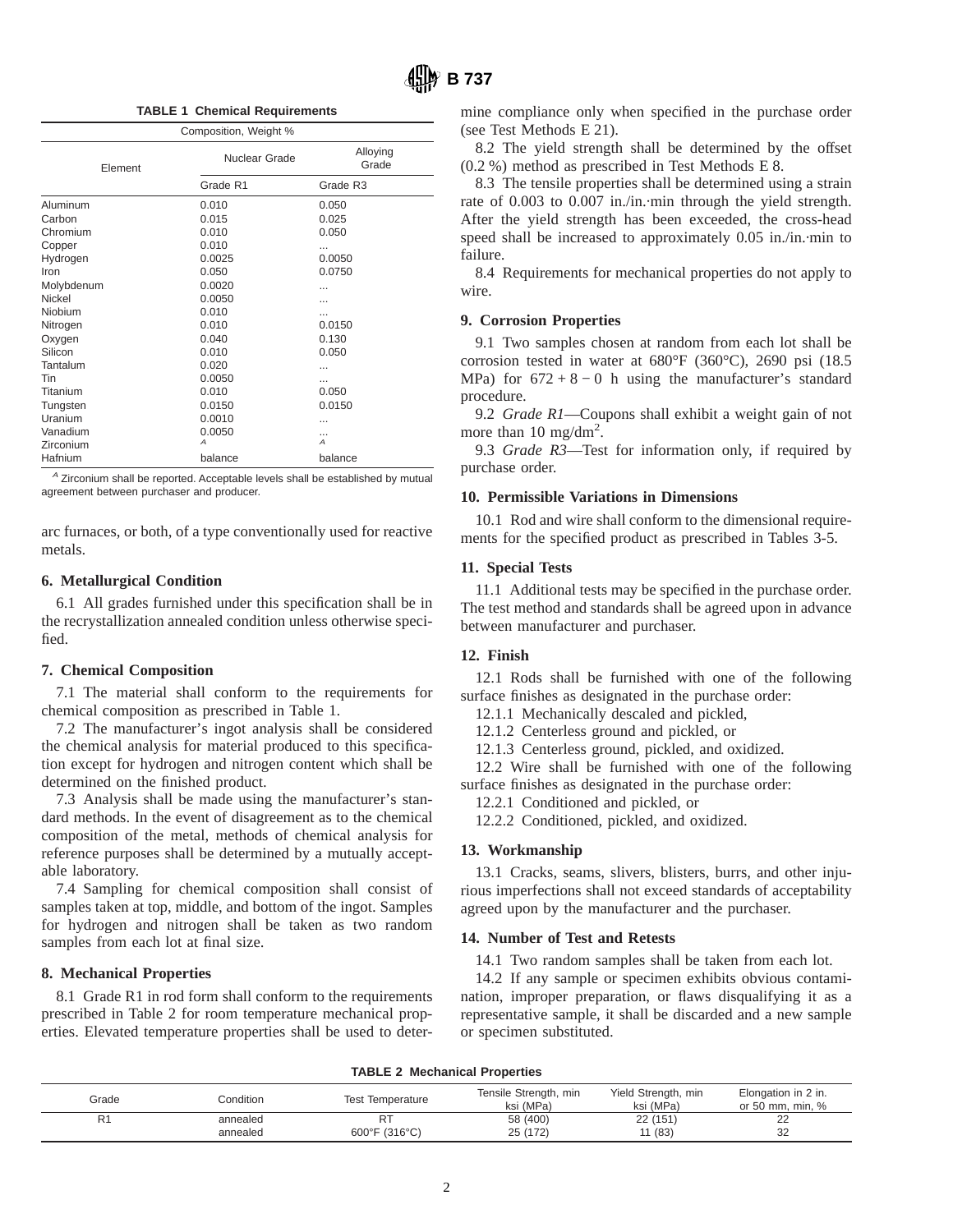**TABLE 3 Permissible Variations in Diameter for Hot- or Cold-Finished Rod and Wire**

| Diameters, in. (mm)                  | Permissible Variations, in. $(mm)^A$ |             |  |
|--------------------------------------|--------------------------------------|-------------|--|
|                                      | Over                                 | Under       |  |
| Up to $\frac{3}{16}$ (4.8), incl     | 0.002(0.05)                          | 0.002(0.05) |  |
| Over 3/16 to 5/8 (4.8 to 16.0), incl | 0.003(0.08)                          | 0.003(0.08) |  |
| Over 5/8 to 3/4 (16.0 to 19.0), incl | 0.004(0.10)                          | 0.004(0.10) |  |
| Over 3/4 to 1.0 (19.0 to 25.4), incl | 0.005(0.13)                          | 0.005(0.13) |  |

<sup>A</sup> When it is necessary to heat treat or heat treat and pickle after cold finishing, because of special hardness, surface or mechanical property requirements, tolerances are double those shown in the table.

14.3 If the results of any test lot are not in conformance with the requirements of this specification, the lot may be retested at the option of the manufacturer. The frequency of the retest will be double the initial number of tests and if the results of the retest conform to the specification, then the retest values will become the test values for certification. All test values, original and retest, shall be reported to the purchaser.

## **15. Significance of Numerical Limits**

15.1 For the purpose of determining compliance with the specified limits for requirements of the properties listed in the following table, an observed value or a calculated value shall be rounded as indicated in accordance with the rounding methods of Practice E 29.

| Property                                                  | Rounded Unit for Observed<br>or Calculated Value  |
|-----------------------------------------------------------|---------------------------------------------------|
| Chemical composition, and                                 | nearest unit in the last right-hand place of fig- |
| tolerances (when expressed as ures of the specified limit |                                                   |
| decimals)                                                 |                                                   |
| Tensile strength and yield                                | nearest 1000 psi (10 MPa)                         |
| strength                                                  |                                                   |
| Elongation                                                | nearest 1 %                                       |

## **16. Inspection**

16.1 The manufacturer shall inspect the material covered by this specification prior to shipment. If so specified in the purchase order, the purchaser or his representative may witness the testing and inspection of the material at the place of manufacture. In such cases, the purchaser shall state in his purchase order which test he desires to witness. The manufacturer shall give notice to the purchaser as to the time and place of the designated tests. If the purchaser's representative does not present himself at the time agreed upon for the testing, the manufacturer shall consider the requirement for purchaser's inspection at place of manufacture to be waived.

16.2 The manufacturer shall afford the inspector representing the purchaser, without charge, all reasonable facilities to satisfy him that the material is being furnished in accordance with this specification. This inspection shall be so conducted as not to interfere unnecessarily with the operation of the works.

#### **17. Rejection**

17.1 Rejection for failure of the material to meet the requirements of this specification shall be reported to the manufacturer within 60 calendar days from the receipt of the material by the purchaser. Unless otherwise specified, rejected material may be returned to the manufacturer at the manufacturer's expense, unless the purchaser receives, within 3 weeks of the notice of rejection, other instructions for disposition.

## **18. Referee**

18.1 In the event of disagreement between the manufacturer and the purchaser on the conformance of the material to the requirements of this specification or any special test specified by the purchaser, a mutually acceptable referee shall perform the tests in question. The results of the referee's testing shall be used in determining conformance of the material to this specification.

# **19. Certification**

19.1 When specified in the purchase order or contract, a producer's or supplier's certification shall be furnished to the purchaser that the material was manufactured, sampled, tested, and inspected in accordance with this specification and has been found to meet the requirements. When specified in the purchase order or contract, a report of the test results shall be furnished.

## **20. Packaging and Package Marking**

20.1 Each shipment shall be legibly and conspicuously marked or tagged with the following information:

- 20.1.1 Purchase order or contract number,
- 20.1.2 Name of material,
- 20.1.3 Grade,
- 20.1.4 Size,
- 20.1.5 Lot, heat or ingot number,
- 20.1.6 Condition,
- 20.1.7 Gross, net, and tare weights, and
- 20.1.8 ASTM specification designation number.

20.2 All material shall be packaged in such a manner as to ensure safe delivery to its destination when properly transported by any common carrier.

#### **21. Keywords**

21.1 hafnium; hafnium alloy; rod; wire